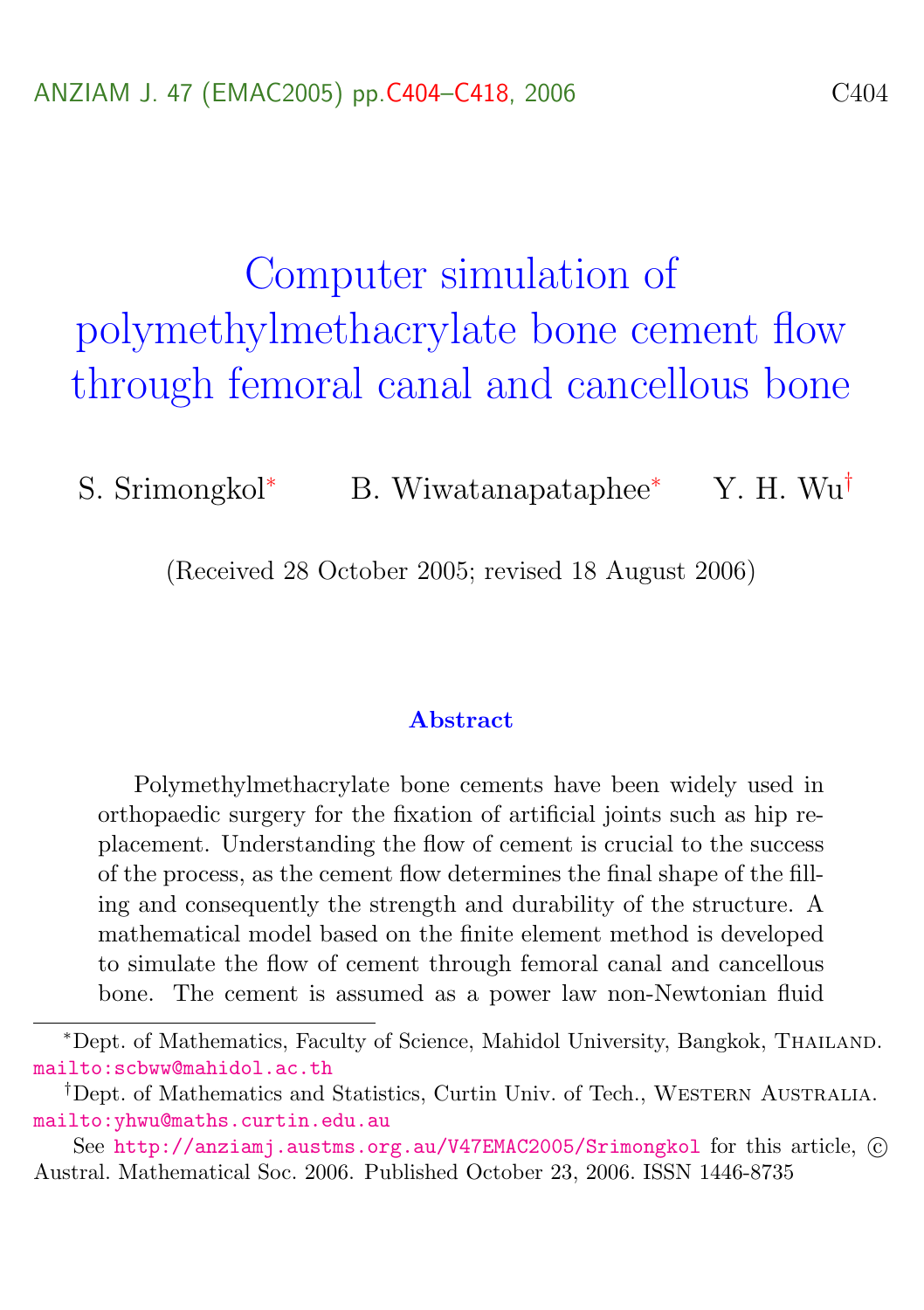and its flow in femoral canal is governed by the non-linear Navier– Stokes equations. The cancellous bone is modelled as a porous media and the Brinkman equations are used to describe the flow of cement through the bone. Based on the model developed, various numerical experiments were carried out to investigate the influence of cement property and surgical conditions on flow pattern, pressure distribution and shear rate.

# **Contents**

|                   | 1 Introduction                     | C <sub>405</sub> |
|-------------------|------------------------------------|------------------|
|                   | 2 Mathematical model               | <b>C408</b>      |
|                   | 3 Numerical methods                | C411             |
|                   | 4 Numerical results and discussion | C412             |
|                   | 5 Conclusions                      | C415             |
| <b>References</b> |                                    | C415             |

# <span id="page-1-0"></span>1 Introduction

Bones produce blood cells and store minerals such as calcium and phosphate. They have to be strong enough to support human weight and protect human internal organs. There are two major types of bones, flat bone and long bone. Flat bone consists of thin layers of bone and thin layers of marrow. Rib is an example of flat bone. Long bone which is long, hard and dense is made of connective tissue. It contains yellow marrow and red marrow which produce blood cells. Femur is an example of long bone.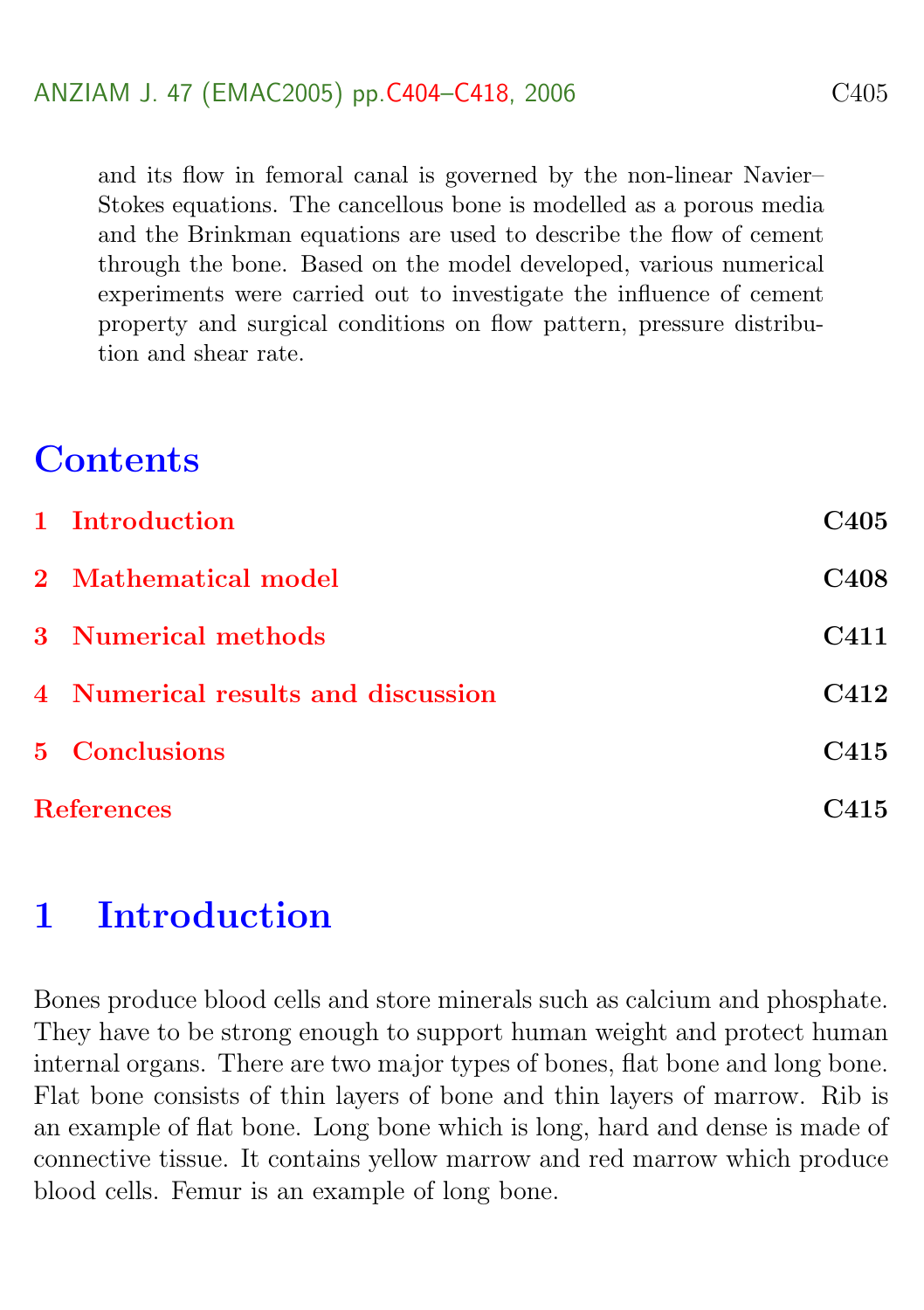#### <span id="page-2-0"></span>1 Introduction C406

Bone may be painful from many causes such as fracture, osteoarthritis and rheumatoid arthritis. In the case that the bone was damaged at the hip joint due to the severe arthritis in the hip, the ability for the patients to do their normal activities is limited. If fractures occur in the elderly of the neck of the femur or tumors occur in the hip joint, hip replacement known as arthroplasty is needed.

In the total hip replacement process, surgeons replace all or a part of the hip joint with a prosthesis. The total hip prosthesis consists of three parts. The first part is a cup which is used to replace a hip socket. The cup may be made of plastic, ceramic or metal. The second part is a metal or ceramic ball which is used to replace the fracture head of the femur. The last part is a metal stem which is attached to the shaft of the bone to increase the stability of the prosthesis. If the surgeon does a hemi-arthroplasty, the bone is replaced with a prosthetic device only in the head of the femur. The surgeon starts performing the total hip replacement by using general or spinal anesthesia. Then the orthopedic surgeon makes an incision over the buttocks to expose the hip joint. After that the head of the femur is cut out and removed. The hip socket is cleaned out. A reamer is then used to remove all of the remaining cartilage and arthritic bone. The new socket is implanted after the metal stem is inserted into the femur. The artificial components are fixed sometimes with a special cement. Finally, the muscles and tendons are replaced against the bones. In the case that the orthopedic surgeon uses cement in the operation, the cement is firstly injected in the hip canal and the prosthesis is then implanted.

Although the success rate in hip replacement is very high, implant failure or implant loosening still happens [\[12\]](#page-14-0). Generally, the average life span of an implant is about 15 years; eventually it wears out. This causes more problems to younger patients who live longer and hence place more demands on the implanted joint. If the joint wears out, a revision replacement may be performed. Blood clots, dislocation and infection are also problems occurring in hip replacement. Turner et al. [\[15\]](#page-14-1) pointed out that the failure or loosening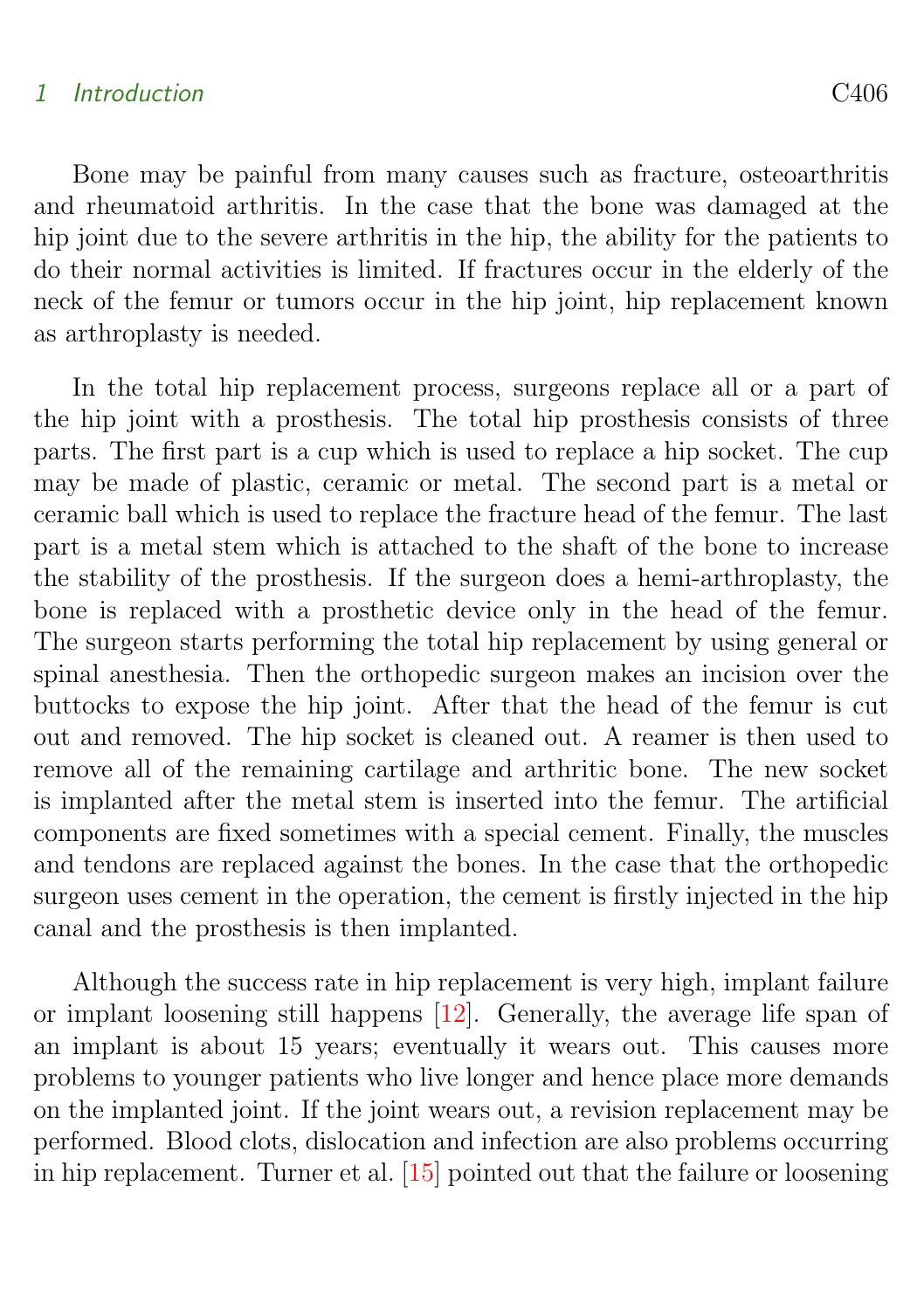#### <span id="page-3-0"></span>1 Introduction C407

of implants is often associated with stress shielding which is caused by load sharing between bone and implant. Some clinical studies show that implant loosening usually starts on the bone-cement interface and the stem-cement interface [\[13\]](#page-14-2).

The cement Polymethylmethacrylate (pmma) has been widely used in orthopedic surgery over the last four decades [\[14\]](#page-14-3). It has been used for the fixation of fractures in osteoporotic bone and the fixation of artificial joints such as hip replacement. Since PMMA cement has no adhesive property [\[14\]](#page-14-3), a strong and durable cement-bone interface is important [\[8\]](#page-13-0). The loosening femoral components in the cemented hip replacement may cause revision arthroplasty. The interlock between the cement-bone interface is generated when the cement is injected in doughty state and polymerizes in situ. Many problems in a laboratory still occur, such as errors from the evaluation of the cement pressurization equipment, cementation techniques, and the communication of appropriate techniques. Cement pressurization is required to ensure that the cement flows through the cancellous bone.

In order to increase the life span of an implant, a number of in vivo and in vitro experiments have been conducted [\[1,](#page-11-2) [4,](#page-13-1) [5\]](#page-13-2). McCaskie et al. [\[10\]](#page-14-4) tried to improve interlock between cement and bone around the femoral stem by using high pressure and reducing viscosity of cements. Funk and Litsky [\[7\]](#page-13-3) performed shear tests of the bone-cement interface in vitro using pmma and polybutyl methacrylate. Lennon and Prendergast [\[9\]](#page-13-4) investigated the residual stress due to shrinkage of pmma bone cement after polymerization which is an important factor capable of initiating cracks in the mantle of cemented hip replacements. They concluded that cracks were induced by residual stress around pores or stress raisers.

Darcy's law was used to model the penetration of the pmma bone cement into the cancellous bone which is a porous media [\[2,](#page-13-5) [3,](#page-13-6) [6\]](#page-13-7). Beaudoin et al. [\[3\]](#page-13-6) developed a mathematical model using Darcy's law and based on the finite element method to simulate the acrylic bone cement flow through the cancellous bone. Their model predicts a cancellous bone permeability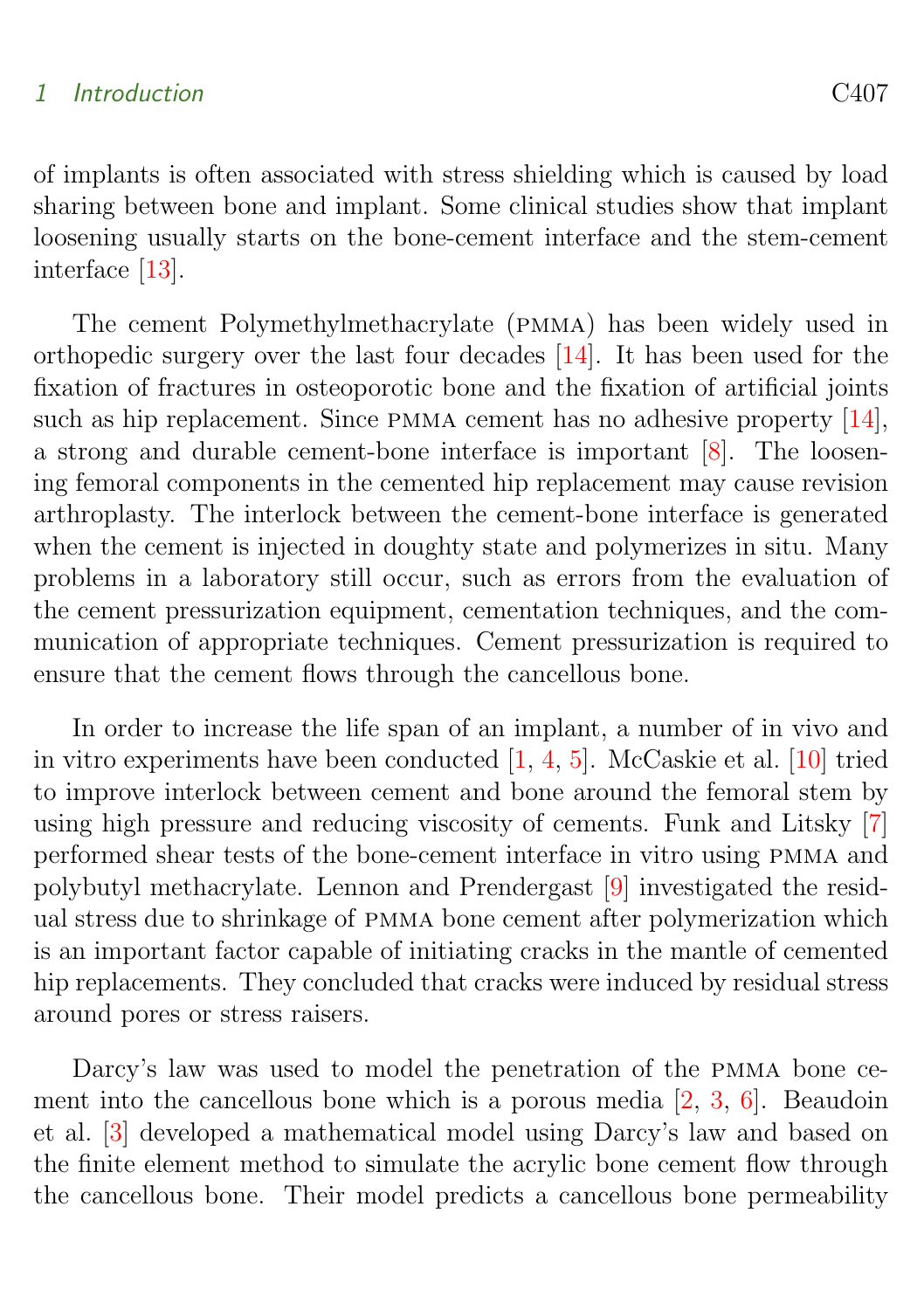#### <span id="page-4-1"></span>1 Introduction C408

between  $5.6 \times 10^{-9}$  to  $8.3 \times 10^{-9}$  m<sup>2</sup> for linear flow. Recently, Frei et al. [\[6\]](#page-13-7) used the finite element method to simulate the cement flow during impaction allografting. Based on Darcy's law, the cement flux in tubes is

$$
Q = \frac{r^2 \Delta p}{8\eta L} A, \qquad (1)
$$

where Q is the volumetric flow rate  $[m<sup>3</sup>s<sup>-1</sup>]$ ,  $\Delta p$  is the applied pressure [Pa], L is the length  $[m], A$  is the averaged cross sectional area  $[m^2]$  of the femoral canal, *n* is the dynamic viscosity [Pa] and *r* is the average radius [m] of the canal.

Although a large number of studies on cement flow have been conducted [\[2,](#page-13-5) [3,](#page-13-6) [6,](#page-13-7) [10\]](#page-14-4) there have only been a few numerical studies on the cement flow in both the femoral canal and the spongy bone. The aim of this work is to propose a two dimensional finite element numerical method to fully couple the cement flow in the femoral canal and the spongy bone. The effect of the pressure used at the inlet where the cement is injected is investigated.

### <span id="page-4-0"></span>2 Mathematical model

Bones contain blood vessels, nerve cells and living bone cells known as osteocyte. The outer hard part contains non-living material, calcium and phosphorous. The surface of the bone is covered with a thin membrane, namely periosteum. The center of the long bone, such as a femur, is occupied by red bone marrow and yellow bone marrow. The red bone marrow is a soft tissue containing stem cells which produce blood cells, whereas the yellow bone marrow stores fat. The hard part of the bone is either spongy or compact: spongy is light weight and is made up of connective tissues with large space between them; compact bone is dense and forms the outer layer of the bones. The structure of the femur is shown in Figure [1.](#page-5-0)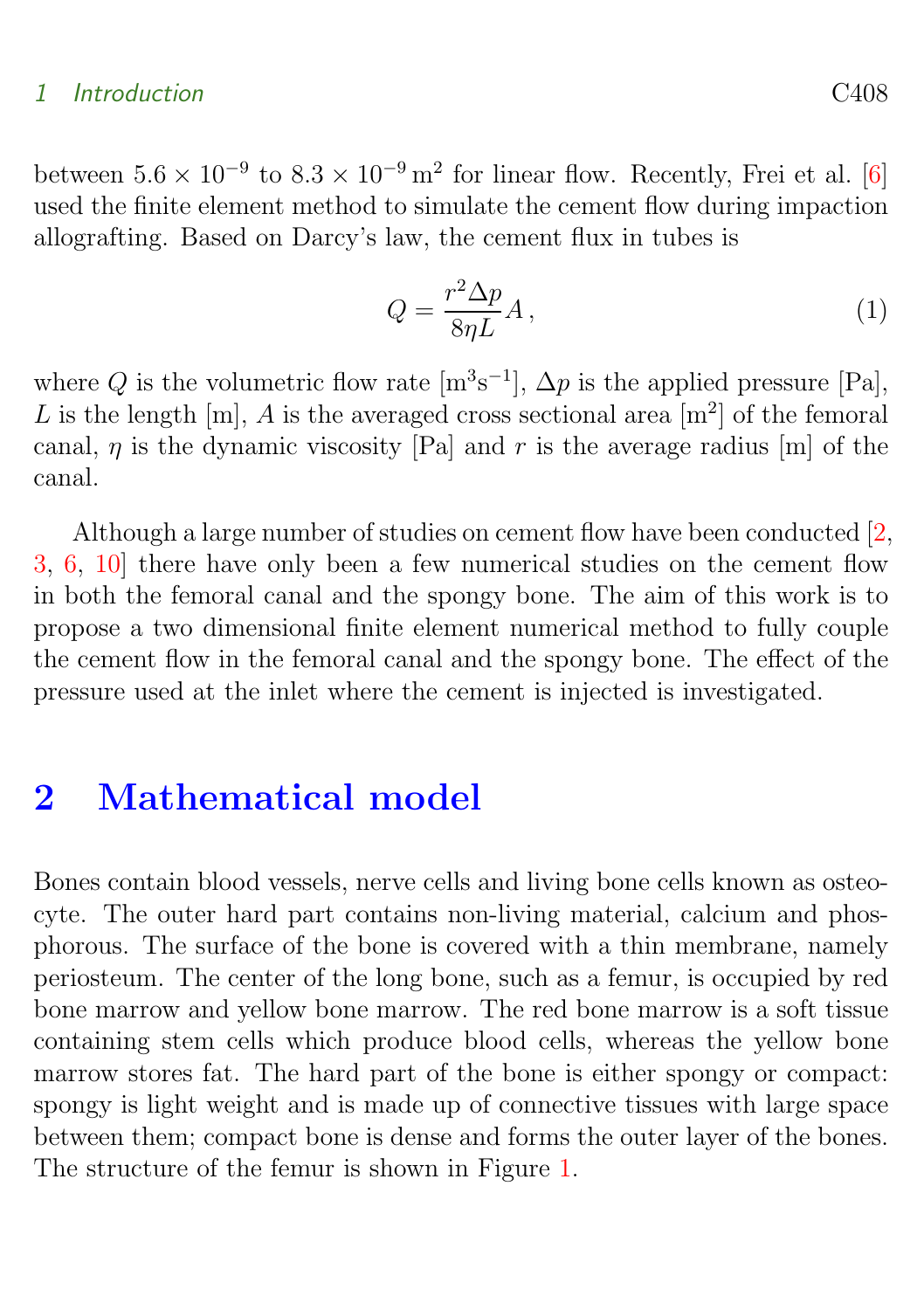

<span id="page-5-0"></span>Figure 1: Structure of the long bone

We model the cement flow in two different parts of the bone: femoral canal (or marrow canal) and spongy bone. In the femoral canal,  $\Omega_1$ , we model the cement as a non-Newtonian fluid and its flow is governed by the following equations

$$
\nabla \cdot \mathbf{u} = 0,\tag{2}
$$

<span id="page-5-1"></span>
$$
\rho \frac{\partial \mathbf{u}}{\partial t} - \nabla \cdot \tau_m + \rho (\mathbf{u} \cdot \nabla) \mathbf{u} + \nabla p_m = \mathbf{F},
$$
\n(3)

where  $\rho$  is the density of the fluid, **u** is the velocity of fluid in the marrow canal, t is time,  $p_m$  is the pressure in the marrow canal, **F** represents the gravitational force,  $\tau_m$  is the shear stress tensor depending on the rate of the deformation tensor **D** by the relation  $\tau_m = 2\eta(\dot{\gamma})\mathbf{D}$ , where  $\mathbf{D} = \frac{1}{2}$  $\frac{1}{2}(\nabla \mathbf{u} +$  $(\nabla \mathbf{u})^T$ ,  $\eta$  is the viscosity of the fluid and  $\dot{\gamma}$  is the shear rate. We use the power law model to determine the viscosity of the pmma bone cement:

$$
\eta = m\dot{\gamma}^{n-1},\tag{4}
$$

where m and n are material parameters and  $\dot{\gamma} = \sqrt{2tr(D^2)}$ .

In the cancellous bone or spongy bone,  $\Omega_2$ , we use the Brinkman equations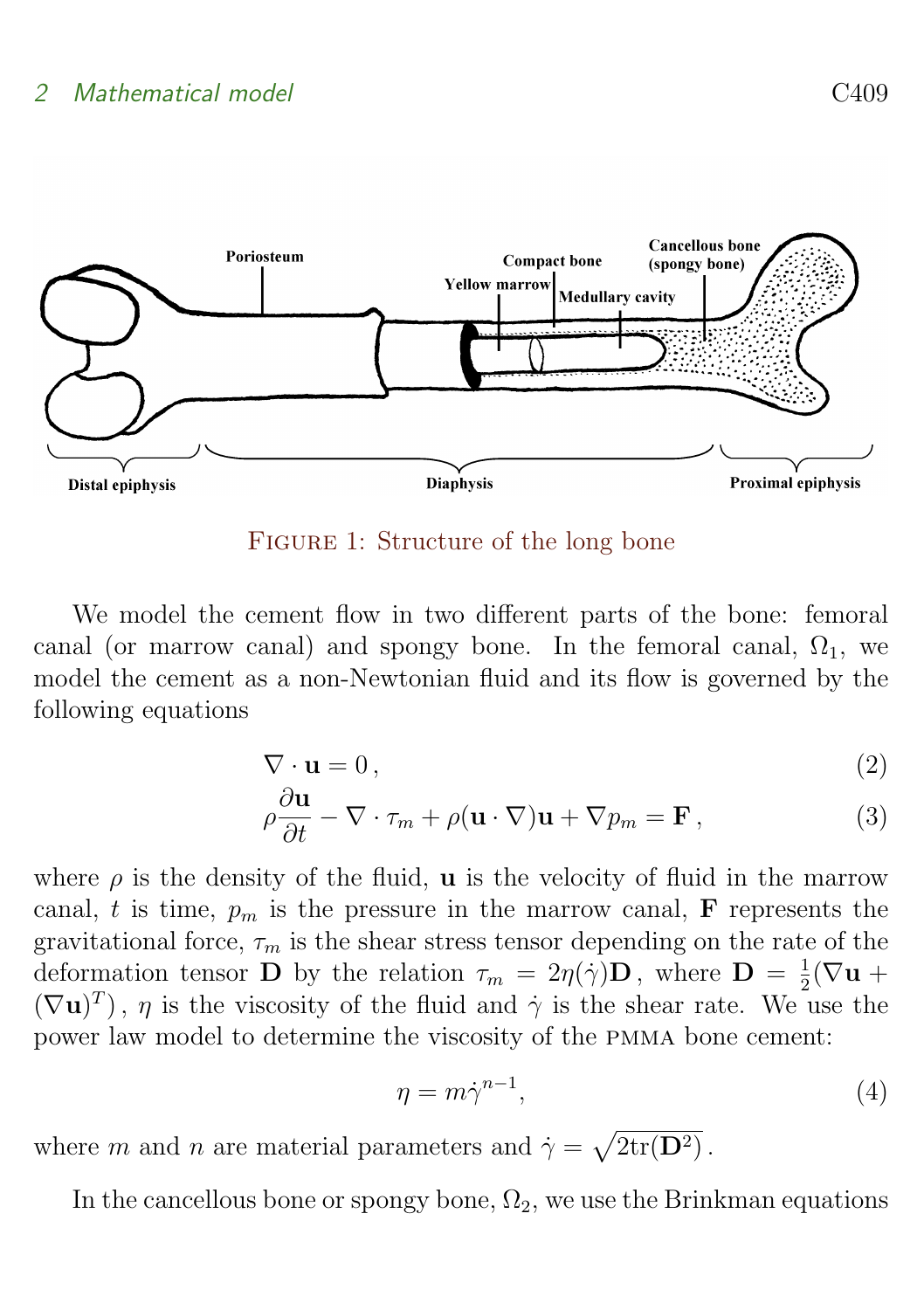#### 2 Mathematical model C410

to model the flow in the porous media:

$$
\nabla \cdot \mathbf{v} = 0, \tag{5}
$$

<span id="page-6-2"></span>
$$
\rho \frac{\partial \mathbf{v}}{\partial t} - \nabla \cdot \tau_c + \frac{\eta}{\kappa} \mathbf{v} + \nabla p_c = \mathbf{F},\qquad(6)
$$

where **v** is the velocity of fluid in the cancellous bone,  $p_c$  is the pressure in the cancellous bone,  $\kappa$  is the permeability of the cancellous bone.

The field equations [\(2\)](#page-5-1)–[\(3\)](#page-5-1) for the flow of cement in  $\Omega_1$  are subjected to the boundary conditions

$$
p_m = p_0, \quad \tau_m = 0 \quad \text{on } \Gamma_1,\tag{7}
$$

<span id="page-6-0"></span>
$$
p_m = p_c, \quad \tau_m = 0 \quad \text{on } \Gamma_2. \tag{8}
$$

The continuity equation and the Brinkman equations for the flow in the domain  $\Omega_2$  are subject to the boundary conditions

$$
\mathbf{v} = \mathbf{u} \quad \text{on } \Gamma_2 \,, \tag{9}
$$

<span id="page-6-1"></span>
$$
\mathbf{t} \cdot \mathbf{v} = 0, \quad p_c = 0, \quad \tau_c = 0 \quad \text{on } \Gamma_3. \tag{10}
$$

We use  $p_0$  as the initial pressure of the cement. Boundary conditions [\(8\)](#page-6-0) and [\(9\)](#page-6-1) are used on the interface between the marrow canal and the cancellous bone to smooth the flow on the interface. We use the neutral boundary condition [\(10\)](#page-6-1) as the boundary condition for the cancellous bone which is a compact bone. We assume that there is no pressure on the interface between the cancellous bone and the compact bone. In brief, the underlying boundary value problem is:

Find **u**, **v**,  $p_m$  and  $p_c$  such that equations [\(2\)](#page-5-1) and [\(3\)](#page-5-1) are satisfied in domain  $\Omega_1$  and equations [\(5\)](#page-6-2) and [\(6\)](#page-6-2) are satisfied in the domain  $\Omega_2$  and all boundary conditions [\(7\)](#page-6-0), [\(8\)](#page-6-0), [\(9\)](#page-6-1) and [\(10\)](#page-6-1) are satisfied.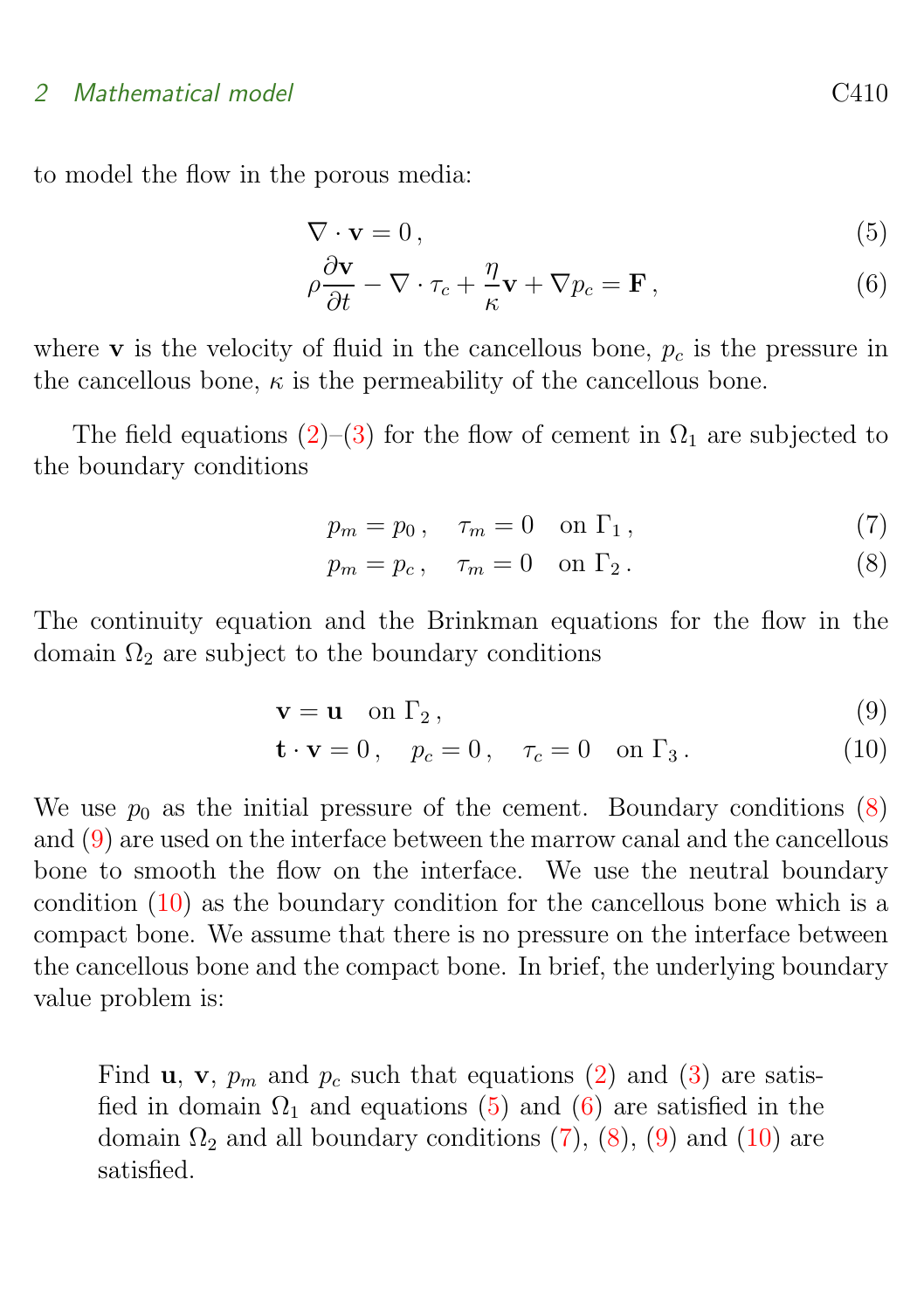#### 2 Mathematical model C411



FIGURE 2: The 2-D femur bone consisting of the marrow canal  $(\Omega_1)$  and the cancellous bone  $(\Omega_2)$ .

# <span id="page-7-0"></span>3 Numerical methods

To develop the variational statement for the problem, we consider the following alternative problem.

Find **u**, **v**,  $p_m$  and  $p_c \in H^1(\Omega)$  such that for all  $\hat{\mathbf{u}}$ ,  $\hat{\mathbf{v}}$ ,  $\hat{p}_m$ , and  $\hat{p}_c \in H_0^1(\Omega)$ , all boundary conditions  $(7)$ ,  $(8)$ ,  $(9)$  and  $(10)$  are satisfied and

$$
\int_{\Omega_1} \hat{p}_m (\nabla \cdot \mathbf{u}) \, d\Omega = 0, \tag{11}
$$

$$
\int_{\Omega_1} \hat{\mathbf{u}}^{\mathrm{T}} \left( \rho \frac{\partial \mathbf{u}}{\partial t} - \nabla \cdot \tau_m + \rho (\mathbf{u} \cdot \nabla) \mathbf{u} + \nabla p_m - \mathbf{F} \right) d\Omega = 0, \quad (12)
$$

$$
\int_{\Omega_2} \hat{p}_c(\nabla \cdot \mathbf{v}) \, d\Omega = 0,\tag{13}
$$

$$
\int_{\Omega_2} \hat{\mathbf{v}}^{\mathrm{T}} \left( \rho \frac{\partial \mathbf{v}}{\partial t} - \nabla \cdot \tau_c + \frac{\eta}{\kappa} \mathbf{v} + \nabla p_c - \mathbf{F} \right) d\Omega = 0, \qquad (14)
$$

where  $H^1(\Omega)$  is the Sobolev space  $W^{1,2}(\Omega)$  with norm  $\|\cdot\|_{1,2,\Omega}$ , and  $H_0^1(\Omega)$  =  $\{v \in H^1(\Omega) \mid v = 0$  on Dirichlet type boundary }.

Standard procedures for the development of a Galerkin finite element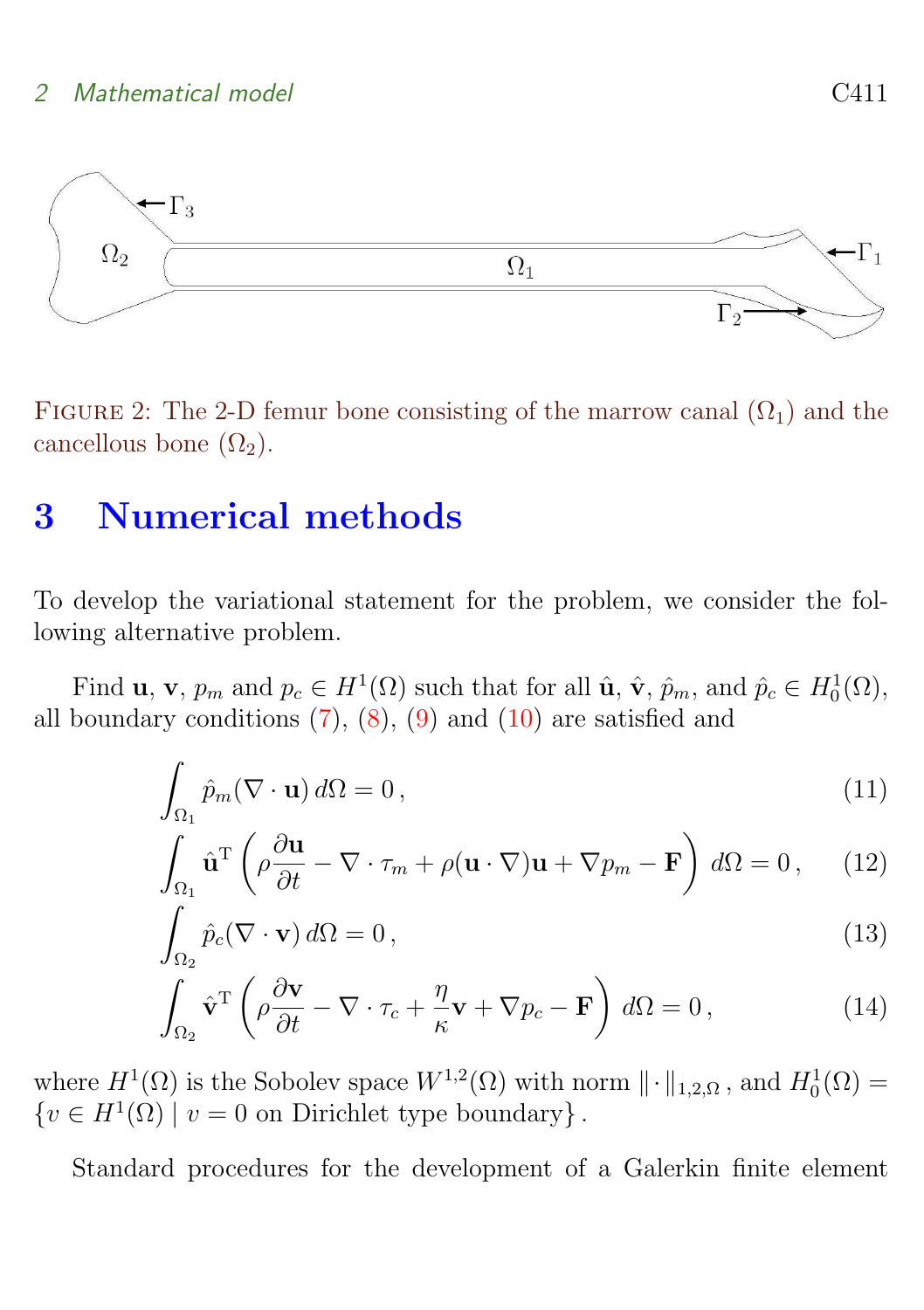<span id="page-8-2"></span>

FIGURE 3: Velocity (cm/s) in the femoral canal and the cancellous bone.

formulation lead to a system of the form

<span id="page-8-1"></span>
$$
C_m^{\mathrm{T}} \mathbf{U} = 0,
$$
  
\n
$$
M_m \dot{\mathbf{U}}_m + D_u \mathbf{U} + A_m(\mathbf{U}) \mathbf{U} - C_m P_m + Q_m P_c = R + F,
$$
  
\n
$$
C_c^{\mathrm{T}} \mathbf{V} = 0,
$$
  
\n
$$
M_c \dot{\mathbf{V}} + D_v \mathbf{V} + B_c \mathbf{V} - C_c P_c + Q_c P_c = F.
$$
\n(15)

This set of equations are solved by the backward Euler time stepping scheme integrated with an iterative procedure dealing with the nonlinearity in the system.

# <span id="page-8-0"></span>4 Numerical results and discussion

An example for a typical femur bone is given here to study the flow of the pmma cement through the cancellous bone. The example bone is the femur bone of height of 33.4 cm. The density of the pmma bone cement used here is  $1.1 \text{ g/cm}^3$  [\[14\]](#page-14-3), the permeability of the cancellous bone is  $7.84 \times 10^{-5} \text{ cm}^2$  [\[3\]](#page-13-6), the power law parameters  $m = 269$  and  $n = 0.67$  [\[6\]](#page-13-7), the initial pressure  $p_0 =$  $3.5 \times 10^5$  dyne/cm<sup>2</sup> [\[3,](#page-13-6) [11\]](#page-14-5) and the average viscosity used in the cancellous bone is 586.5 poise (P) [\[3\]](#page-13-6). The finite element mesh used in this simulation composes of 9,052 triangular elements with 44,015 degrees of freedom.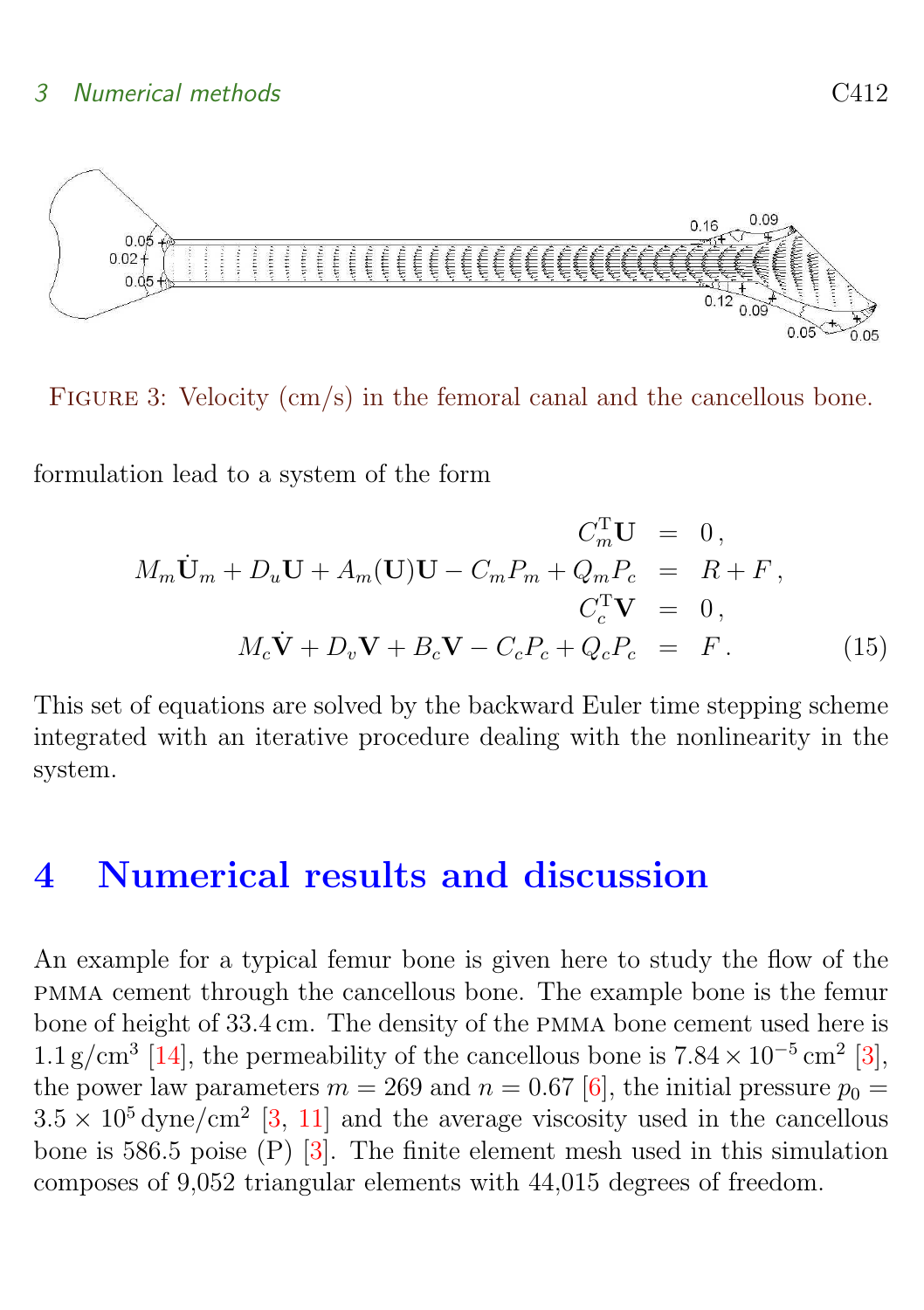<span id="page-9-1"></span>

<span id="page-9-0"></span>FIGURE 4: Contour plot of shear rate in the femoral canal.

The velocity of the PMMA flow at time  $t = 1$  s is as shown in Figure [3.](#page-8-1) The velocity increases to the maximum value at the neck of the femoral canal and then continuously decreases while the cement goes along the femoral canal. The maximum and minimum velocities of the cement in the femoral canal are 8.810652 and 0.041458 cm/s, respectively. The shear rate in the femoral canal as shown in Figure [4](#page-9-0) indicates that high shear rate occurs near the cancellous bone.

The pressure, for the optimal cement penetration into the cleaned cancellous bone, is found to be between  $35$  and  $50 \text{ kPa}$  [\[11\]](#page-14-5). We therefore investigated the effect of inlet pressure on the flow pattern of the cement. Three different values of the inlet pressure in this study are chosen to be 20, 35 and 50 kPa. Figure [5](#page-10-0) shows the pressure along the central femoral canal and cancellous bone for three different pressure values. When the flow reaches the front surface of the cancellous bone, the pressure suddenly drops. Comparing the results obtained from three different pressure injection with 20, 35 and 50 kPa, we found that the larger pressure injection leads to the higher pressure jump. This extra higher pressure jump is created to impel the flow into the cancellous bone.

The mean flow velocity displayed in Figure [6](#page-12-0) shows that an increasing zone of ascending motion of the cement flow is present in the first 3 cm from the inlet and the flow is then linearly decelerating to 0.023, 0.042 and 0.061 cm/s at the front surface of the cancellous bone for the pressure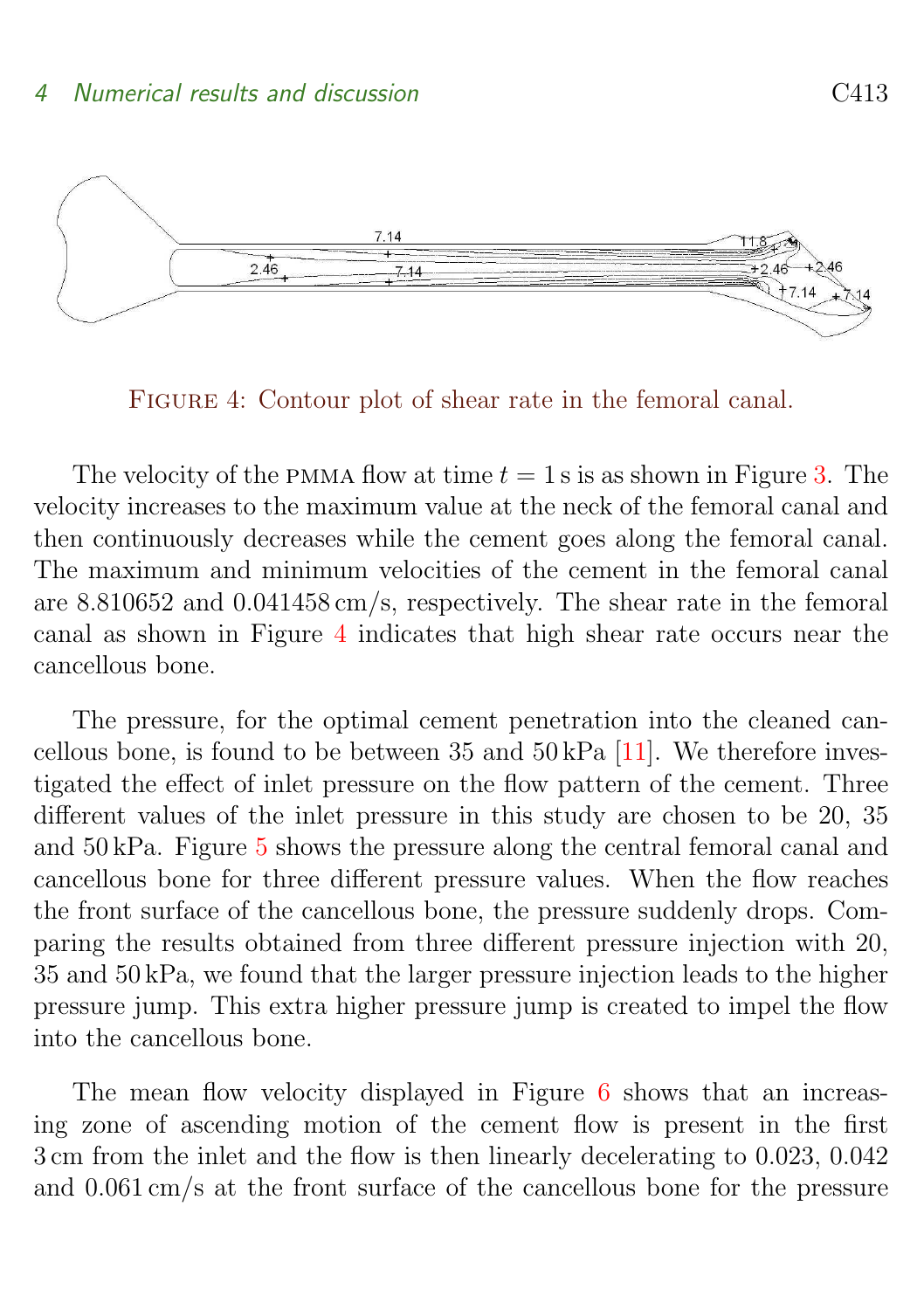

<span id="page-10-0"></span>Figure 5: Pressure plot along the central femoral canal through cancellous bone where the dot line, the solid line and the dash line represent the results obtained from the model having the initial pressure of 20, 35 and 50 kPa, respectively.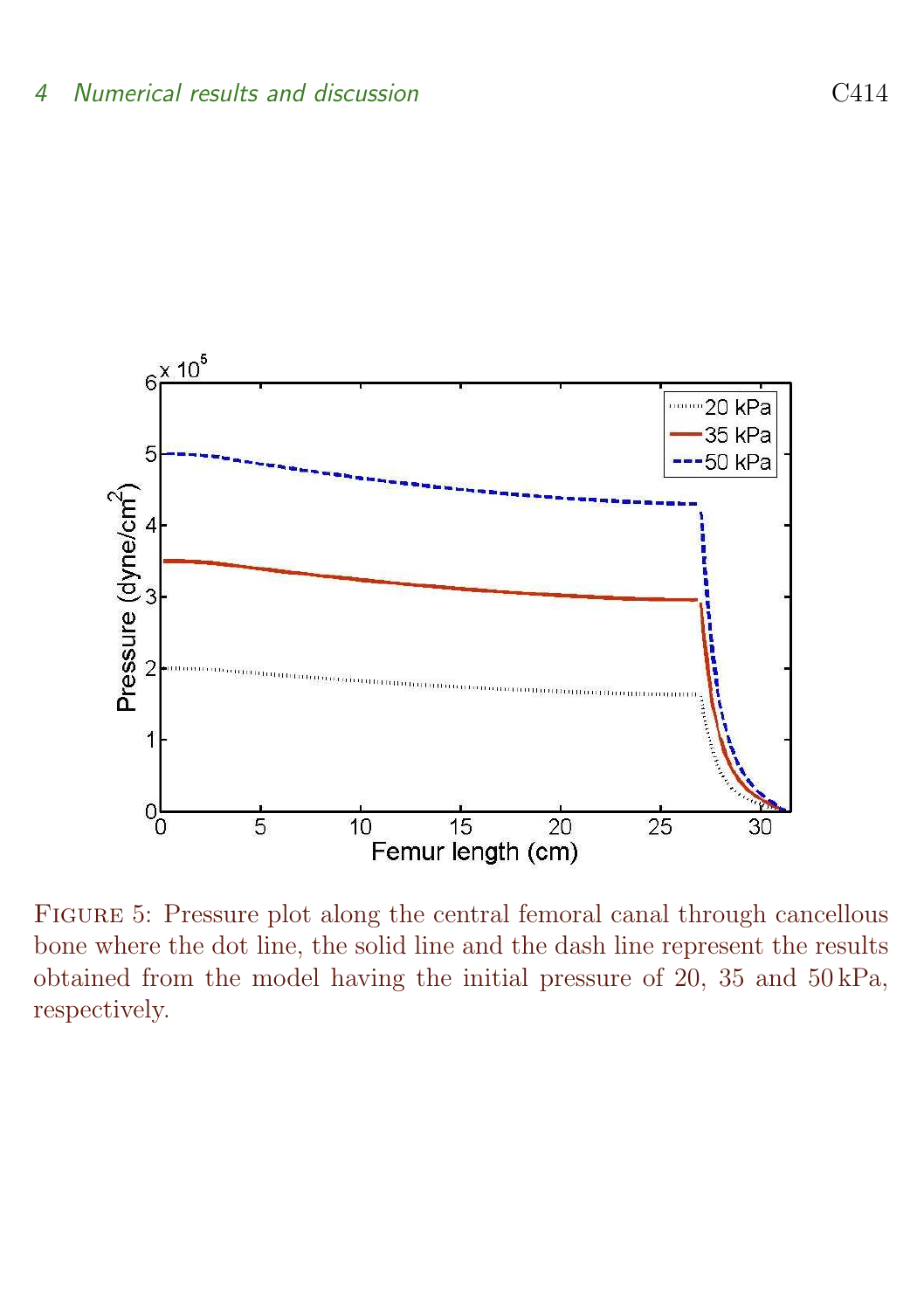<span id="page-11-3"></span>injection of 20, 35, and 50 kPa, respectively.

### <span id="page-11-1"></span>5 Conclusions

A two dimensional numerical model for pmma cement flow in the femoral canal and cancellous bone is developed. The model is used to study the effect of pressure injection on the flow in the femoral canal and the cancellous bone. The results appear to be in line with the experimental results that by increasing the pressure in the inlet, the velocity increases in the cancellous bone [\[5\]](#page-13-2). A rapid fall in pressure is created to impel the flow into the cancellous bone. The cement flow in the total hip replacement is an extremely complex phenomenon and there are many unsolved modelling problems such as the effect of heat transfer during the process. The present work only focuses on the cement flow in the femoral canal and the cancellous bone and ignores the effect of the heat release during the process. Further work should be carried out to study the three dimensional cement flow and heat transfer in the realistic domain.

Acknowledgments We are grateful to the Development and Promotion of Science and Technology Talented Project for the support of this research and also thank the Department of Orthopaedic Surgery, Faculty of Medicine Siriraj Hospital for providing some data for the analysis. We also thank the referees for their helpful comments and suggestions.

### **References**

<span id="page-11-2"></span><span id="page-11-0"></span>[1] P. H. Adegbile, B. Russery, L. Taylor, J. Tong. Failure of an uncemented acetabular prosthesis a case study, Engineering Failure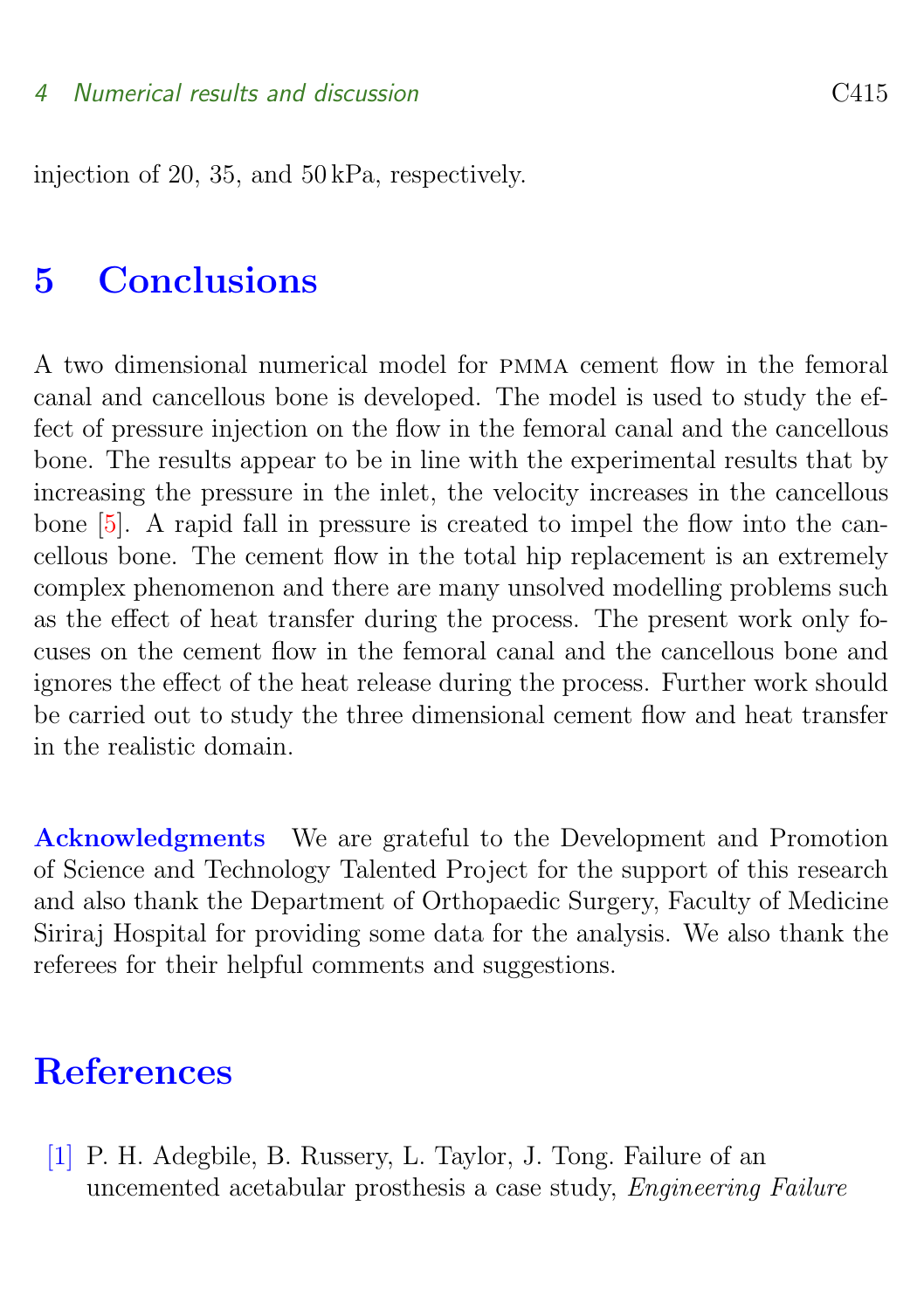

<span id="page-12-0"></span>FIGURE 6: (a) velocity plot along the central femoral canal through the cancellous bone (b) velocity plot in the cancellous bone at distal epiphysis where the dot line, the solid line and the dash line represent the results obtained from the model having the initial pressure of 20, 35 and 50 kPa, respectively.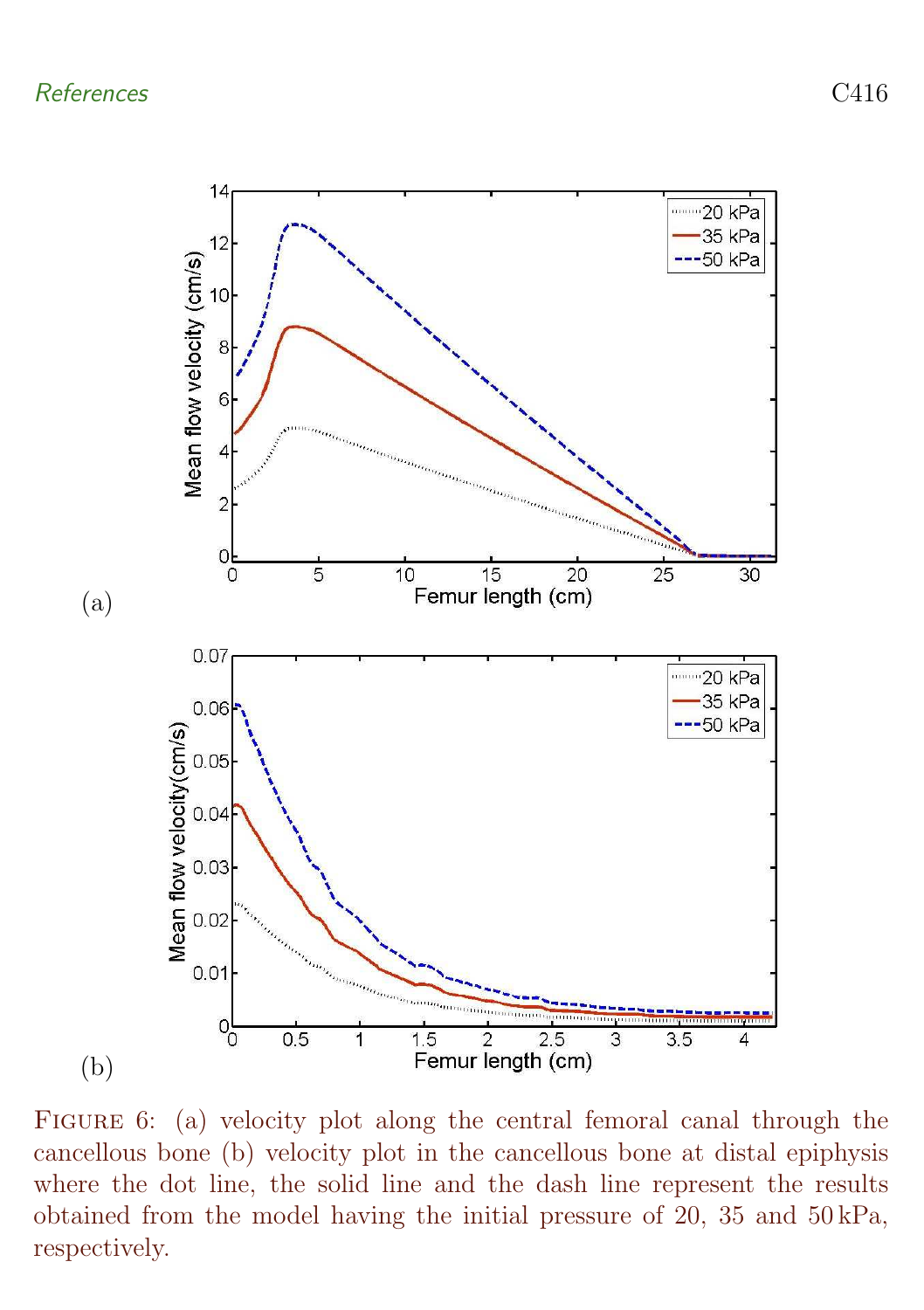Analysis, 13(1), 2006, 163–169. [C407](#page-3-0)

- <span id="page-13-5"></span>[2] G. Baroud, F. B. Yahia. A finite element rheological model for polymethylmethacrylate flow: analysis of the cement delivery in vertebroplasty, Prog. Instn Mech. Engrs Part H: J. Engineering in Medicine, 218, 2004. [C407,](#page-3-0) [C408](#page-4-1)
- <span id="page-13-6"></span>[3] Armand J. Beaudoin, William M. Mihalko, William R. Krause. Finite element modelling of polymethylmethacrylate flow through cancellous bone, J. Biomechanics 24(2), 1991, 127–136. [C407,](#page-3-0) [C408,](#page-4-1) [C412](#page-8-2)
- <span id="page-13-1"></span>[4] S. L. Bevill, G. R. Bevill, J. R. Penmets, A. J. Petrella, P. J. Rullkoetter. Finite element simulation of early creep and ear in total hip arthroplasty, *J Biomech*, **38**(12), 2005, 2365–2374. [C407](#page-3-0)
- <span id="page-13-2"></span>[5] M. Bohner, B. Gasser, G. Baroud, P. Heini. Theoretical and experimental model to describe the injection of a polymethymethacrylate cement into a porous structure, Biometerials 24, 2003, 2721–2730. [C407,](#page-3-0) [C415](#page-11-3)
- <span id="page-13-7"></span>[6] Hanspeter Frei, Mohamed S. Gadala, Bassam A. Masri, Clive P. Duncan, Thomas R. Oxland. Cement flow during impaction allografting: a finite element analysis, Journal of Biomechanics, 39(3), 2006, 493–502. [C407,](#page-3-0) [C408,](#page-4-1) [C412](#page-8-2)
- <span id="page-13-3"></span>[7] Michael J. Funk, Alan S. Litsky. Effect of cement modulus on the shear properties of the bone-cement interface, Biomaterials 19, 1998, 1561–1567. [C407](#page-3-0)
- <span id="page-13-0"></span>[8] Do-Gyoon Kim, Mark A. Miller, Kenneth A. Mann. A fatigue damage model for the cement-bone interface, Journal of Biomechanics, 37, 2004, 1505–1512. [C407](#page-3-0)
- <span id="page-13-4"></span>[9] A. B. Lennon, P. J. Prendergast. Residual stress due to curing can initiate damage in porous bone cement: experimental and theoretical evidence. Journal of Biomehanics 35(3), 2002, 311–321. [C407](#page-3-0)